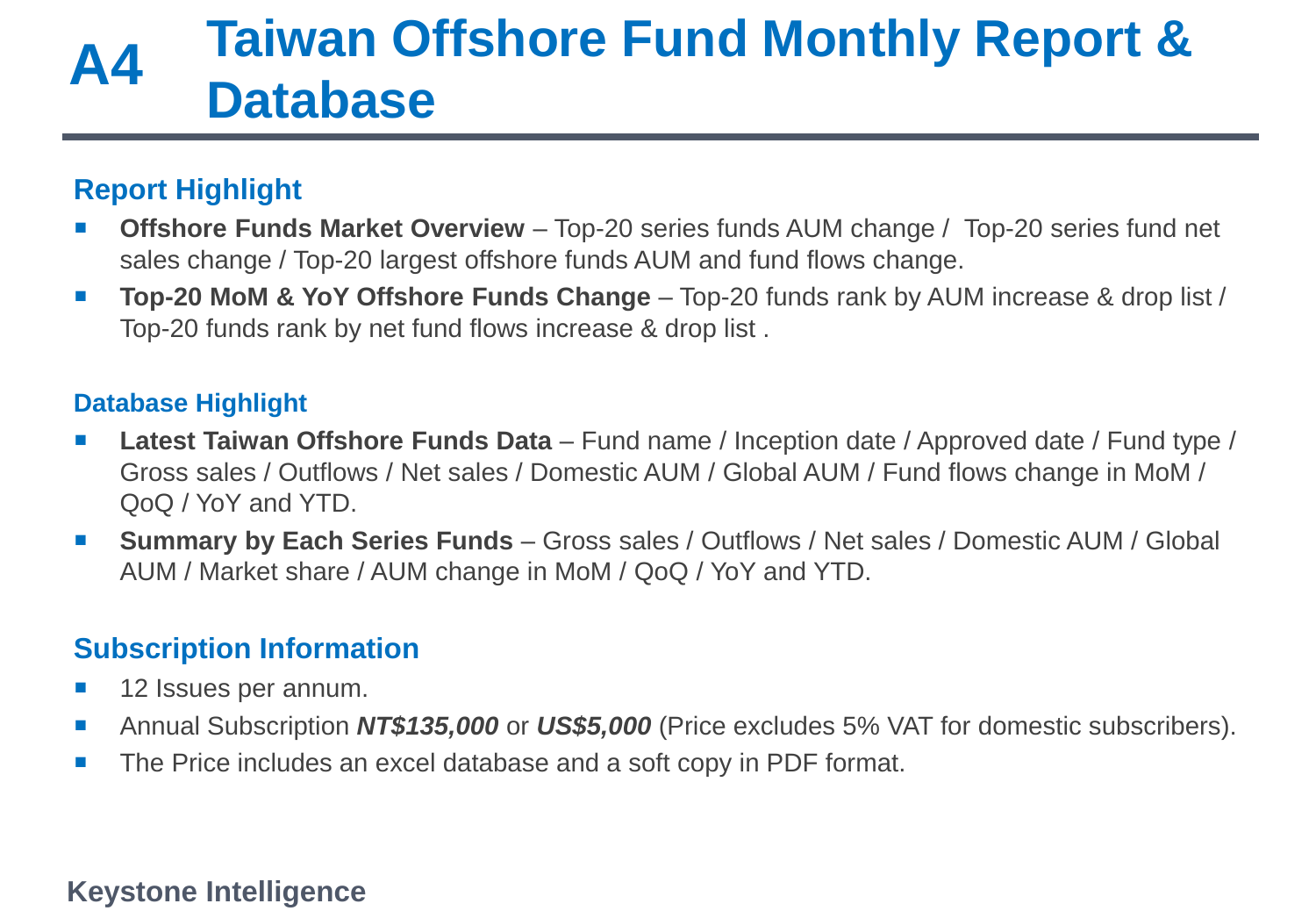

## **Keystone Intelligence 碁石智庫**

# **Taiwan Offshore Fund<br>Monthly Design Highlight Module Highlight Product Lode: A4**<br>
Intelligence<br>
著石智庫<br> **Product Lode: A4**<br>
Taiwan Of Loop<br>
Product Lode: A4<br>
Product Lode: A4<br>
Product Lode: A4<br>
Product Lode: A4<br>
Product Lode: A4<br>
Product Lode: A4<br>
Product Lode: A4<br>
Product Lode: A4<br>
P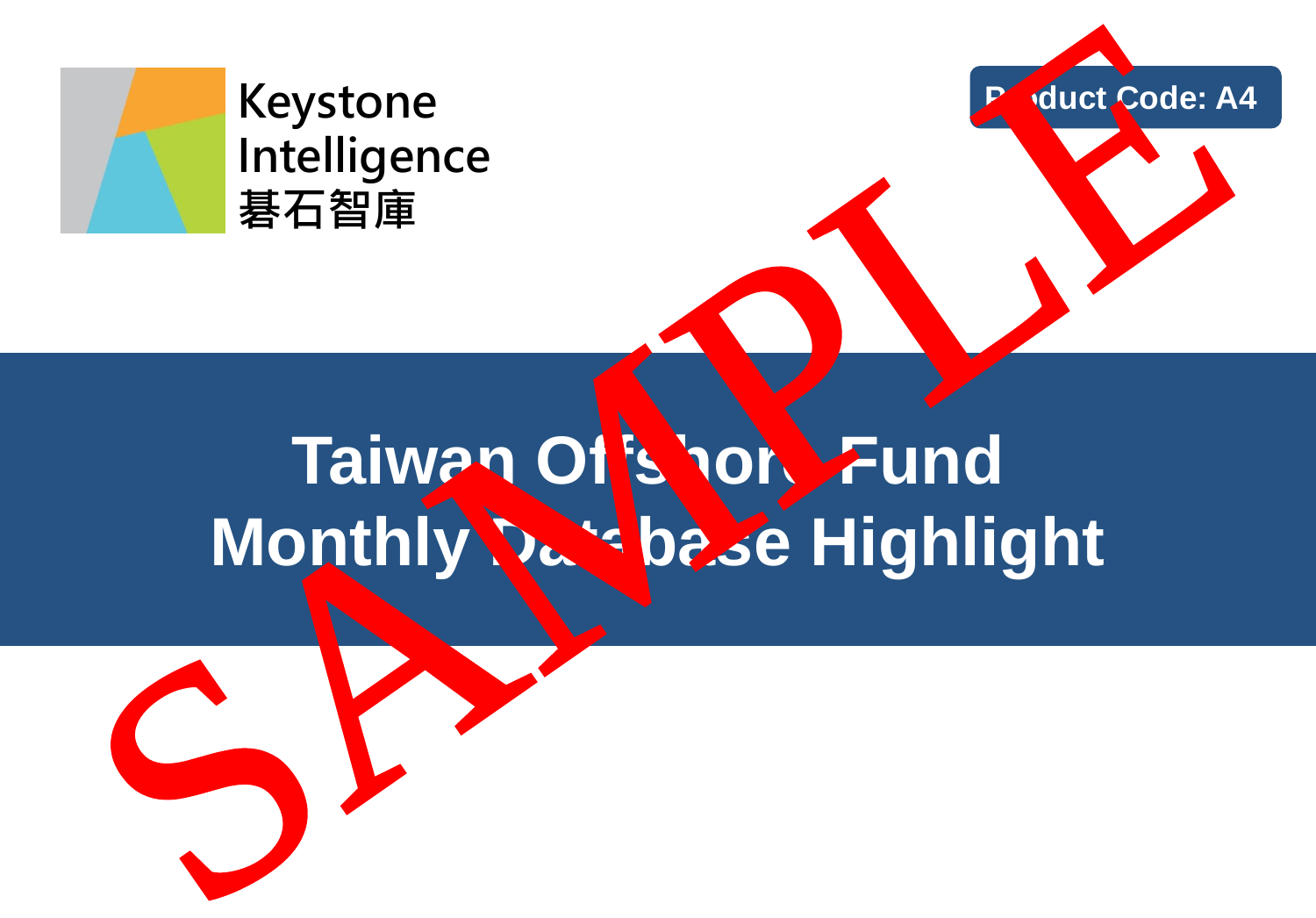# **Keyston 11. The Iligence 1 12. Integral of the** *08/2021 Taiwan Offshore Fund Monthly Database Highlight* **1 Monthly Highlight 2 Top-20 Series Funds** *3~4* **Exhibit 1: Top-20 Series Funds with Past 1 Year AUM Change 3 Exhibit 2: Top-20 Series Funds Ranked by Net Sales 4 Top-20 Offshore Funds** *5~6* **Exhibit 3~4: Top-20 Largest Taiwan Offshore Funds AUM / Net Sales Breakdown 5~6 MoM and YoY AUM Comparison** *7~12* **Exhibit 5~6: Top-20 Funds Ranked by MoM Domestic AUM and August 2.6 MoM AUM Drop 7~8 Exhibit 7~8: Top-20 Funds Ranked by YoU AUM Increase / YOY AUM Drop 9-10 Exhibit 9~10: Top-20 Funds Ranked by Moment Common Inflows / Net Fund Outflows 11~12 Key Players Analysis** *13~15* **Exhibit 11: Top-3 Larges Funds in Each Key Player Funds in Each Act 2018 13 Exhibit 12~13: Top-3 Funds with MOM AUM Growthan Each Key Player / Mom AUM Drop 14~15 Table of Contents**<br>
Monthly Highlight<br>
Top-20 Series Funds<br>
Exhibit : Top-20 Series Funds Numerials and the principal state with Past Year AIM Change<br>
Top-20 Offshore Funds<br>
Exhibit : 3-t, Top-20 Ends Ranked by Not Sales<br>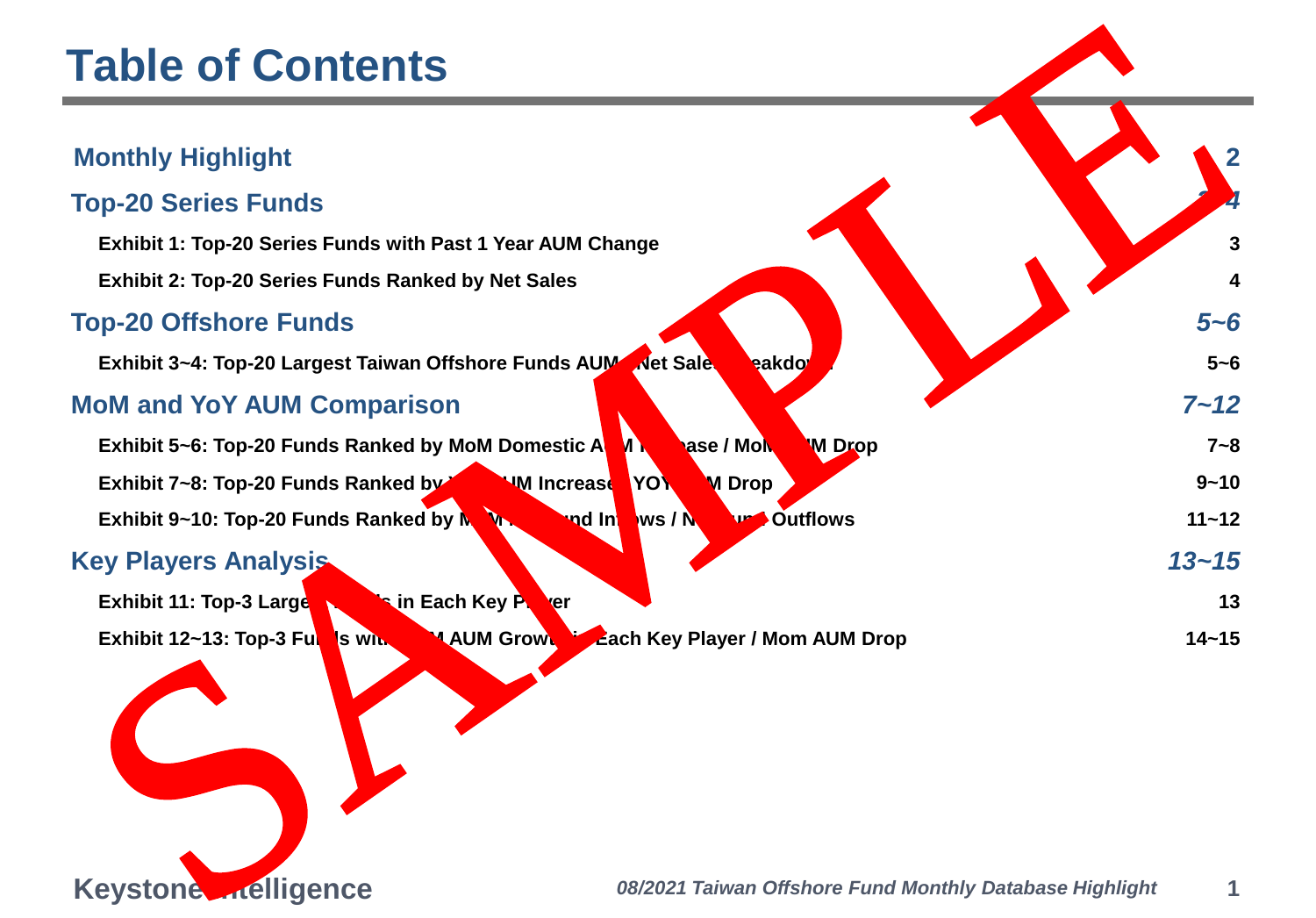## **Top-20 Series Funds – AUM Comparison**

## **Exhibit 1: Top-20 Series Funds**

|                |                            | <b>Exhibit 1: Top-20 Series Funds</b> |              |                            |                |         |         |                 |                |        |            |                           |         |
|----------------|----------------------------|---------------------------------------|--------------|----------------------------|----------------|---------|---------|-----------------|----------------|--------|------------|---------------------------|---------|
| Ranking        | <b>Series Funds</b>        |                                       |              | Past 6 Months AUM (US\$mn) |                |         |         | <b>AUM</b>      | nange (US\$mn) |        |            | <mark>entage Chanc</mark> |         |
|                |                            | 03/21                                 | 04/21        | 05/21                      | 06/21          | 07/21   | 08/21   |                 | QOQ            | YoY    | <b>MoN</b> | QoQ                       | YoY     |
| 1              | <b>AB</b>                  | 26,008                                | 26,839       | 27,409                     | 27,636         | 27,750  | 28,267  | 51 <sub>b</sub> | 857            | 2,853  | 1.9%       | $\frac{1}{2}$             | 11.2%   |
| $\mathbf{2}$   | <b>Allianz</b>             | 16,874                                | 18,014       | 18,249                     | 18,789         | 19,079  |         | 651             | 181            | 5,831  | 4%         | 8.1%                      | 41.9%   |
| 3              | <b>JPMorgan</b>            | 16,757                                | 17,599       | 17,916                     | 18,210         | 18,006  | 18,349  | 43              | Ŕ              | 4,260  | 9%         | 2.4%                      | 30.2%   |
| 4              | <b>Franklin Templeton</b>  | 12,309                                | 12,516       | 12,607                     | 12,600         | 12      | 12,266  | 18              |                | (484)  | 0.1%       | $-2.7%$                   | $-3.8%$ |
| 5              | <b>Fidelity</b>            | 9,544                                 | 9,946        | 10,331                     | 10,567         | 10,404  | 0,611   | 207             | $\mathbf{z}$   | 1.8    | 2.0%       | 2.7%                      | 21.3%   |
| 6              | <b>BlackRock</b>           | 8,786                                 | 9,127        | 9,143                      | 9 <sub>1</sub> | 9,278   | 164     | (113)           | 2 <sub>1</sub> | ,400   | $-1.2%$    | 0.2%                      | 18.0%   |
| $\overline{7}$ | <b>NN</b>                  | 6,225                                 | 6,554        | 6,751                      | $6\sqrt{ }$    | 6,561   |         | $\overline{7}$  | (183)          | 1,181  | 0.1%       | $-2.7%$                   | 21.9%   |
| 8              | Amundi                     | 6,446                                 | 6,472        | 6,338                      | 6,             | 5,772   |         | (54)            | (620)          | (375)  | $-0.9%$    | $-9.8%$                   | $-6.2%$ |
| 9              | <b>Schroders</b>           | 4,784                                 | 4,975        | 4,918                      | 4,9            | 90      | 5,2     | 254             | 326            | 1,255  | 5.1%       | 6.6%                      | 31.5%   |
| 10             | <b>PIMCO</b>               | 4,927                                 | 5,024        | 4,998                      | 4,8            |         | 4,891   |                 | (107)          | 262    | 0.8%       | $-2.1%$                   | 5.7%    |
| 11             | <b>Morgan Stanley</b>      | 2,285                                 | $\mathbf{z}$ | 2,555                      | 2,63           | A       | 2,631   | (30)            | 77             | 767    | $-1.1%$    | 3.0%                      | 41.2%   |
| 12             | <b>Baring</b>              | 2,255                                 | 2,33         |                            | 2,42           | 2,3     | 2,459   | 80              | 63             | 564    | 3.4%       | 2.7%                      | 29.8%   |
| 13             | <b>UBS</b>                 | 1,980                                 | 2,036        | Ł,                         | 2,042          | 1,916   | J19     | 3               | (134)          | (19)   | 0.2%       | $-6.5%$                   | $-1.0%$ |
| 14             | <b>Eastspring</b>          | 1,491                                 | 1,592        | ,684                       |                | 1,682   | 1,774   | 93              | 91             | 239    | 5.5%       | 5.4%                      | 15.5%   |
| 15             | <b>Neuberger Berman</b>    | 1,443                                 | 1,517        | 66                         | T,             | 1,565   | 1,567   | $\mathbf{2}$    | $\mathbf 1$    | 94     | 0.1%       | 0.1%                      | 6.4%    |
| 16             | <b>BNPP</b>                | 195                                   | 1,309        | 1 <sub>k</sub>             | 1,385          | 1,435   | 1,547   | 112             | 233            | 1,030  | 7.8%       | 17.8%                     | 199.6%  |
| 17             | <b>Ninety One</b>          |                                       | 1,277        | 1,30                       | 1,290          | 1,335   | 1,372   | 37              | 70             | 194    | 2.8%       | 5.3%                      | 16.4%   |
| 18             | <b>Invesco</b>             | 1,39.                                 | 174          | 1,356                      | ,424           | 1,299   | 1,346   | 47              | (10)           | 294    | 3.7%       | $-0.7%$                   | 27.9%   |
| 19             | <b>Aber</b><br>en Standard | 1,139                                 |              | 1,180                      | 1,161          | 1,102   | 1,139   | 37              | (42)           | 21     | 3.3%       | $-3.5%$                   | 1.9%    |
| 20             | nderson                    | 72                                    | $80 -$       | $\sqrt{17}$                | 853            | 900     | 935     | 35              | 118            | 233    | 3.9%       | 14.5%                     | 33.3%   |
|                | <b>Top-20</b>              | ,896<br>1                             | 133,151      | 134,883                    | 136,056        | 135,214 | 137,498 | 2,284           | 2,615          | 21,462 | 1.7%       | 1.9%                      | 20.9%   |
|                | المهمى                     | 13<br>$\overline{)}03$                | 138,259      | 140,035                    | 141,197        | 140,229 | 142,818 | 2,588           | 2,782          | 22,410 | 1.8%       | 2.0%                      | 18.6%   |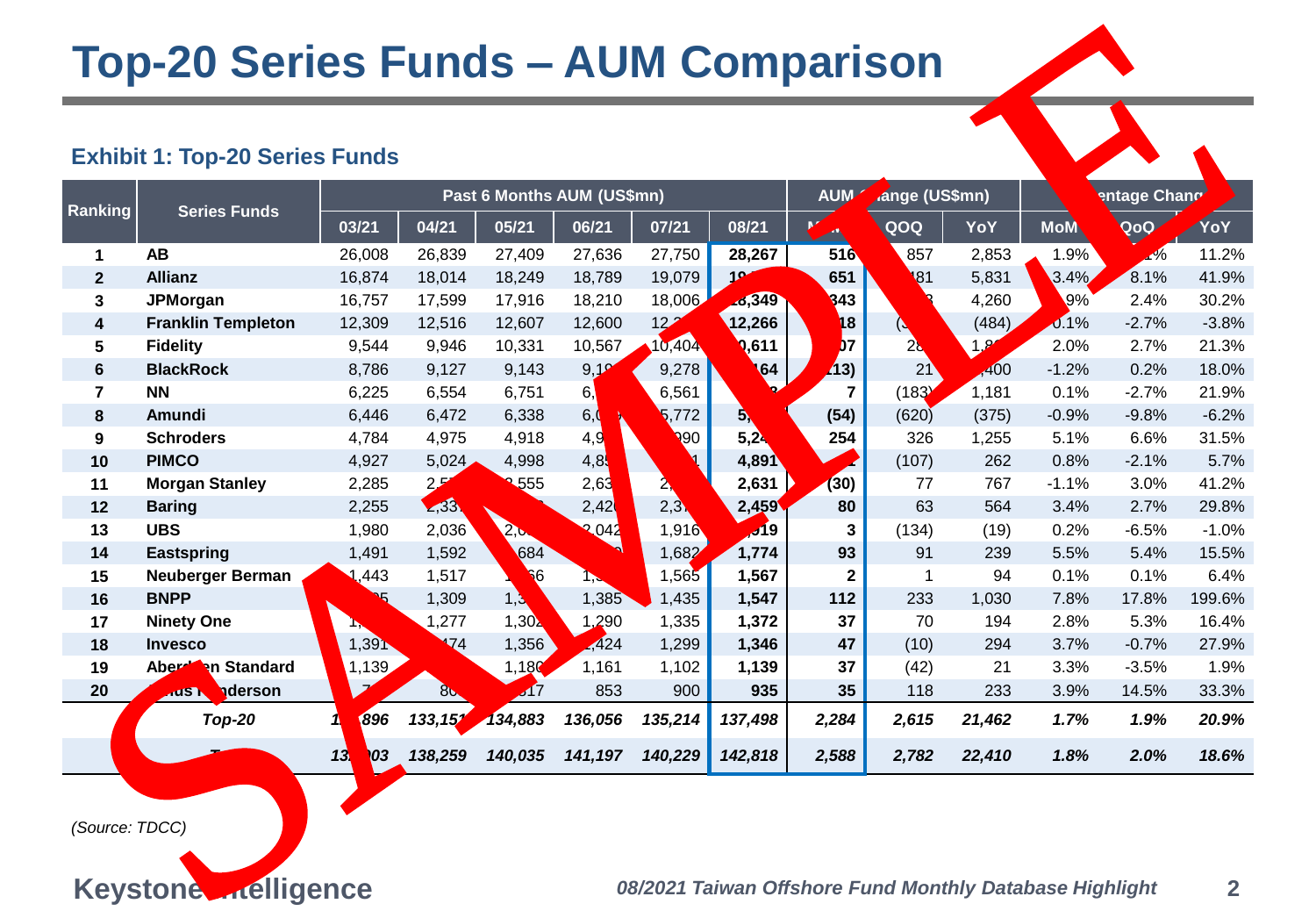# **Top-20 Series Funds Ranked by MoM Net Sales**

#### **Exhibit 2: Top-20 Series Funds Ranked by MoM Net Sales**

|                                  | <b>Top-20 Series Funds Ranked by MoM Net Sales</b>            |       |                 |                                  |                |                   |                 |                                                         |              |              |
|----------------------------------|---------------------------------------------------------------|-------|-----------------|----------------------------------|----------------|-------------------|-----------------|---------------------------------------------------------|--------------|--------------|
|                                  | <b>Exhibit 2: Top-20 Series Funds Ranked by MoM Net Sales</b> |       |                 |                                  |                |                   |                 |                                                         |              |              |
| Ranking                          | <b>Series Funds</b>                                           |       |                 | Past 6 Months Net Sales (US\$mn) |                |                   |                 | Past 1 Ye                                               | Sales (US\$m |              |
|                                  |                                                               | 03/21 | 04/21           | 05/21                            | 06/21          | 07/2 <sup>4</sup> | 08/21           | 3-Month                                                 | $\mathbf{h}$ | -Year        |
| $\mathbf 1$                      | <b>Allianz</b>                                                | 755   | 313             | 296                              | 362            | 446               | 516             | 1,324                                                   |              | 3,467        |
| $\mathbf{2}$                     | <b>AB</b>                                                     | (394) | 203             | 365                              | $200 -$        | 86                | 353             | 789                                                     | 562          | 585          |
| 3                                | <b>Nomura</b>                                                 | (3)   | 43              | (24)                             |                |                   | $\overline{7}$  | 256                                                     | 273          | 277          |
| 4                                | <b>Schroders</b>                                              | 42    | 79              | (125)                            | $\overline{2}$ |                   |                 | 40                                                      | 401          | 520          |
| 5                                | <b>JPMorgan</b>                                               | 609   | 399             | 142                              |                |                   |                 | <b>447</b>                                              | 1,597        | 2,304        |
| 6                                | <b>BNPP</b>                                                   | 73    | 31              |                                  |                | 14                | 12 <sub>k</sub> | 222                                                     | 332          | 965          |
| 7                                | <b>Eastspring</b>                                             | 55    | 73              |                                  | 3.             | (2)               | 8 <sup>q</sup>  | 121                                                     | 326          | 117          |
| 8                                | <b>HSBC</b>                                                   | (32)  | (30)            |                                  | (27)           | 8                 | $\frac{1}{2}$   | 53                                                      | (9)          | 42           |
| 9                                | <b>Baring</b>                                                 | 47    | 36              | $\boldsymbol{v}$                 | (2)            | 12                | 47              | 57                                                      | 160          | 206          |
| 10                               | <b>Capital International</b>                                  | 0     | (2)             | h                                | (1)            | بنما              | 45              | $\overline{4}$                                          | 2            | 37           |
| 11                               | Invesco                                                       | 126   | 46              | (1)                              | 59             | $\mathbf{z})$     | 36              | 42                                                      | 97           | 229          |
| 12                               | <b>Legg Mason</b>                                             | (22)  |                 |                                  |                | 20                | 31              | 62                                                      | 49           | (22)         |
| 13                               | <b>Fidelity</b>                                               | 141   | <b>PACK</b>     | $\overline{a}$                   |                | 22                | 20              | 311                                                     | 879          | 448          |
| 14                               | <b>Janus Henderson</b>                                        | 23    | 37              |                                  | 2              | 30                | 20              | 72                                                      | 137          | 82           |
| 15                               | <b>Ninety One</b>                                             | (75)  |                 |                                  | 12             | 47                | 18              | 77                                                      | (20)         | (22)         |
| 16                               | <b>NN</b>                                                     | 11    | 13 <sub>1</sub> | 12 <sub>1</sub>                  | 43             | 25                | 17              | 84                                                      | 356          | 1,282        |
| 17                               | <b>Aberdeen Standard</b>                                      | 26)   | (5)             | (6)                              | (9)            | (26)              | 16              | (19)                                                    | (66)         | (164)        |
| 18                               | <b>MFS</b>                                                    |       | (58)            | (58)                             | (2)            | $\overline{7}$    | 12              | 16                                                      | (92)         | (115)        |
| 19                               | <b>Firs</b> Sentier                                           |       | (1)             | (2)                              | (2)            | 15                | 8               | 22                                                      | 17           | 2            |
| 20                               |                                                               | 24    |                 | (18)                             | 0              | (6)               | $\overline{7}$  | 1                                                       | 12           |              |
|                                  | $Dp-20$                                                       | 1,349 | ,522            | 886                              | 1,289          | 1,073             | 1,984           | 4,345                                                   | 8,103        | 10,245       |
|                                  | Total                                                         | 1,363 | 1,417           | 435                              | 1,056          | 781               | 1,485           | 3,323                                                   | 6,537        | 8,212        |
| (Source: TDCC)<br><b>Keyston</b> | ntelligence                                                   |       |                 |                                  |                |                   |                 | 08/2021 Taiwan Offshore Fund Monthly Database Highlight |              | $\mathbf{3}$ |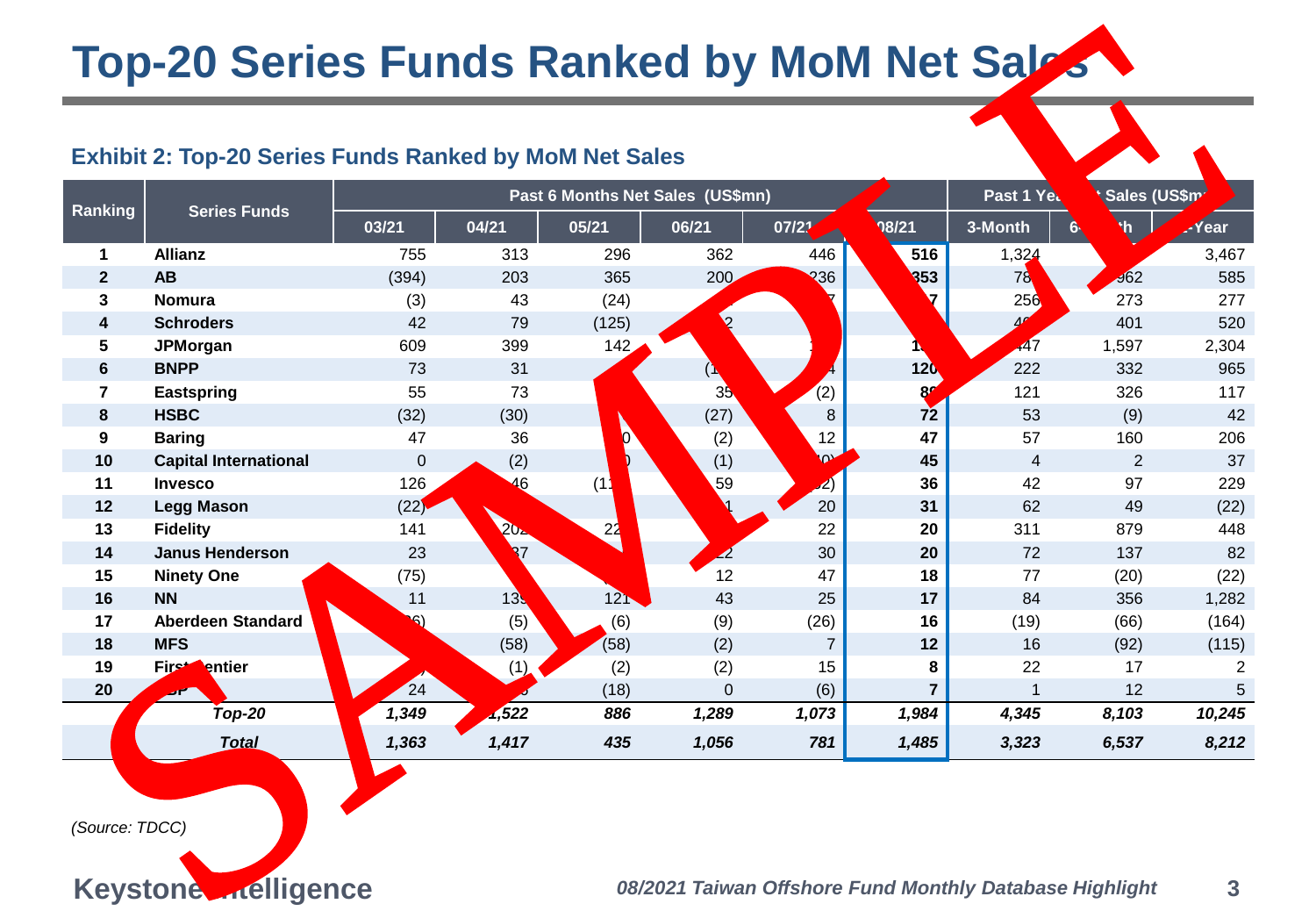# **Top 20 Largest Taiwan Offshore Funds – AUM**

## **Exhibit 3: Top-20 Largest Taiwan Offshore Funds AUM Breakdown**

|                                                                      | Top 20 Largest Taiwan Offshore Funds - AUM          |                            |              |              |                |              |                                                         |                  |          |            |          |
|----------------------------------------------------------------------|-----------------------------------------------------|----------------------------|--------------|--------------|----------------|--------------|---------------------------------------------------------|------------------|----------|------------|----------|
| <b>Exhibit 3: Top-20 Largest Taiwan Offshore Funds AUM Breakdown</b> |                                                     |                            |              |              |                |              |                                                         |                  |          |            |          |
| Ranking                                                              | <b>Fund Name</b>                                    | Past 6 Months AUM (US\$mn) |              |              |                |              |                                                         | <b>AUM Chai.</b> |          | % Chan     |          |
|                                                                      |                                                     | 03/21                      | 04/21        | 05/21        | 06/21          |              | 08/21                                                   | <b>MoM</b>       | Yo'      | <b>MoM</b> | YoY      |
| $\mathbf 1$                                                          | <b>Allianz Income and Growth</b>                    | 14,177                     | 15,136       | 15,423       | 15,722         | 15,86        | 16,372                                                  | 488              | 3,776    | 1%         | 30.0%    |
| $\overline{2}$                                                       | <b>AB Global High Yield Portfolio</b>               | 13,304                     | 13,578       | 13,622       |                | <b>8,593</b> | 624                                                     | 32               | 442      | 0.2%       | 3.3%     |
| 3                                                                    | <b>AB American Income Portfolio</b>                 | 4,858                      | 4,900        | 4,8          | 4,806          | 859          | $\overline{\mathbf{A}}$                                 | (15)             | 78)      | $-0.3%$    | $-5.4%$  |
| 4                                                                    | NN(L) Emerging Markets Debt Hard<br><b>Currency</b> | 3,823                      | 4,034        | 47.          | 4,080          | 992          | 4,                                                      |                  | 670      | 0.3%       | 20.1%    |
| 5                                                                    | JPMorgan Global High Yield Bond Fund                | 3,194                      |              | 3,444        | .592           | 3,599        | 3,66                                                    | 68               | 889      | 1.9%       | 32.0%    |
| $6\phantom{1}$                                                       | <b>Templeton Emerging Markets Bond Fund</b>         | 3,103                      |              | 3,014        |                | 2,772        | 2,71                                                    | (54)             | (1, 310) | $-2.0%$    | $-32.5%$ |
| $\overline{\mathbf{r}}$                                              | <b>Amundi Funds Emerging Markets Bond</b>           | 3,314                      | 23           | 3,195        |                | 2,802        | 2,699                                                   | (103)            | (512)    | $-3.7%$    | $-16.0%$ |
| 8                                                                    | <b>PIMCO Diversified Income Fund</b>                | 2,057                      |              | 149          | 2 <sub>1</sub> | 2,175        | 2,236                                                   | 62               | 285      | 2.8%       | 14.6%    |
| 9                                                                    | JPMorgan Global Income Fund                         | 1,661                      | 1)           | 35           | 1,70           | $\sqrt{38}$  | 1,797                                                   | 59               | (66)     | 3.4%       | $-3.5%$  |
| 10                                                                   | <b>BlackRock World Mining Fund</b>                  | Z <sub>00</sub>            | 1,           |              | 1,792          | 1,871        | 1,731                                                   | (140)            | 135      | $-7.5%$    | 8.5%     |
| 11                                                                   | Amundi Funds Pioneer Strategic Income               |                            | 1,8          | $1, \lambda$ | 352            | 1,572        | 1,518                                                   | (54)             | 60       | $-3.4%$    | 4.1%     |
| 12                                                                   | NN(L) Global High Yield                             | 1,1                        | $\mathbf{Q}$ | 1,32         | 1,351          | 1,371        | 1,395                                                   | 24               | 427      | 1.8%       | 44.0%    |
| 13                                                                   | AB American Growth <b>Activation</b>                | 855                        |              | 909          | 998            | 1,147        | 1,187                                                   | 40               | 148      | 3.5%       | 14.3%    |
| 14                                                                   | <b>Templeton Global Bon</b>                         | 16                         | 1,20         | 1,199        | 1,178          | 1,151        | 1,142                                                   | (9)              | (203)    | $-0.8%$    | $-15.1%$ |
| 15                                                                   | JPMorgan Income Fund                                |                            | 985          | 995          | 1,081          | 1,071        | 1,120                                                   | 50               | 171      | 4.6%       | 18.0%    |
| 16                                                                   | <b>Templeton Growth Fund</b>                        | 1,11                       | 1,145        | 1,159        | 1,129          | 1,120        | 1,115                                                   | (5)              | 120      | $-0.4%$    | 12.1%    |
| 17                                                                   | <b>JPM</b><br>an China Fund                         | $\mathcal{A}9$             | 1,160        | 1,249        | 1,286          | 1,113        | 1,084                                                   | (30)             | 583      | $-2.7%$    | 116.5%   |
| 18                                                                   | <b>HINOrg US Technology</b><br>T                    | 1,019                      | 1,121        | 1,156        | 1,153          | 1,094        | 1,043                                                   | (51)             | 624      | $-4.6%$    | 148.8%   |
| 19                                                                   | <b>BlackRock World Technol</b><br><b>y</b> Fund     | 1,042                      | 1,125        | 1,151        | 1,169          | 1,064        | 994                                                     | (70)             | 501      | $-6.6%$    | 101.6%   |
| 20 <sup>1</sup>                                                      | <b>Fidelity US High Yield Fund</b>                  | 841                        | 924          | 931          | 989            | 1,022        | 981                                                     | (41)             | 328      | $-4.0%$    | 50.3%    |
| (Source: TDCC)                                                       |                                                     |                            |              |              |                |              |                                                         |                  |          |            |          |
| <b>Keyston</b>                                                       | ntelligence                                         |                            |              |              |                |              | 08/2021 Taiwan Offshore Fund Monthly Database Highlight |                  |          |            | 4        |

**Keyston Intelligence** *08/2021 Taiwan Offshore Fund Monthly Database Highlight* 4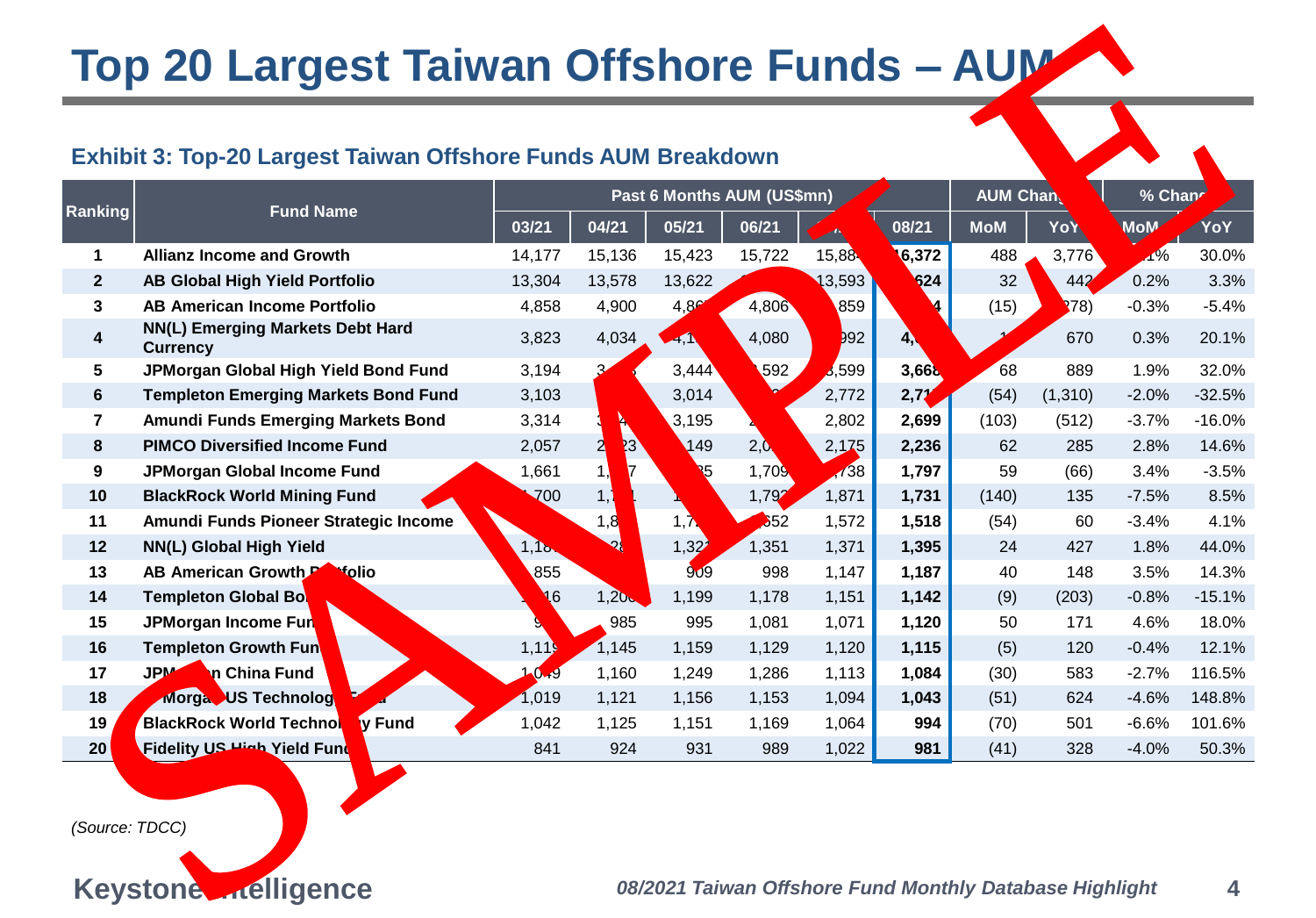# **Top-20 Largest Taiwan Offshore Funds – Fund Flows**

## **Exhibit 4: Net Sales of Top-20 Largest Offshore Funds**

|                | <b>Top-20 Largest Taiwan Offshore Funds - Fup &amp; Flows</b>                                                      |          |                 |                       |           |                |          |                  |         |  |  |
|----------------|--------------------------------------------------------------------------------------------------------------------|----------|-----------------|-----------------------|-----------|----------------|----------|------------------|---------|--|--|
|                | <b>Exhibit 4: Net Sales of Top-20 Largest Offshore Funds</b>                                                       |          |                 |                       |           |                |          |                  |         |  |  |
| Ranking        | <b>Fund Name</b>                                                                                                   |          |                 | Past 6 Months Net S2' | ∫(US\$mn) |                |          | <b>Net Sales</b> |         |  |  |
|                |                                                                                                                    | 03/21    | 04/21           | 05/21                 |           | 07/21          | 08/21    | <b>Oo</b>        | YoY     |  |  |
| $\mathbf 1$    | <b>Allianz Income and Growth</b>                                                                                   | 533      | 275             | 335                   |           | 280            | 14       |                  | 1,858   |  |  |
| $\mathbf{2}$   | <b>AB Global High Yield Portfolio</b>                                                                              | (273)    | 10 <sub>2</sub> |                       |           | 98             | И.       | 255              | (129)   |  |  |
| 3              | <b>AB American Income Portfolio</b>                                                                                | (113)    |                 | (5)                   | (5)       | 61             |          | (7)              | (373)   |  |  |
| 4              | NN(L) Emerging Markets Debt Hard Currency                                                                          | (79)     |                 | 91                    | 9'        | (3)            | 19       | 25               | 813     |  |  |
| 5              | JPMorgan Global High Yield Bond Fund                                                                               |          |                 | 17                    | 126       | 26             | 70       | 223              | 731     |  |  |
| 6              | <b>Templeton Emerging Markets Bond Fund</b>                                                                        |          | (102)           |                       | (28)      | (د.            | (79)     | (183)            | (1,096) |  |  |
| 7              | Amundi Funds Emerging Markets Bond                                                                                 |          | (211)           | (01)                  | (95)      | (110)          | (110)    | (315)            | (555)   |  |  |
| 8              | <b>PIMCO Diversified Income Fund</b>                                                                               |          | 40              |                       | (130)     | 137            | 47       | 54               | 185     |  |  |
| 9              | <b>JPMorgan Global Income Fund</b>                                                                                 | 8)       | (14)            |                       | 31        | 34             | 53       | 117              | (240)   |  |  |
| 10             | <b>BlackRock World Mining Fund</b>                                                                                 |          | $\mathbf{Q}(9)$ |                       | 113       | $\overline{4}$ | (29)     | 89               | (379)   |  |  |
| 11             | Amundi Funds Pioneer Strategic In Jun                                                                              |          |                 | $\boldsymbol{Z}$      | (52)      | (62)           | (45)     | (159)            | 39      |  |  |
| 12             | NN(L) Global High Yield                                                                                            |          |                 | 42                    | 49        | 43             | 34       | 126              | 440     |  |  |
| 13             | <b>AB American Growth Portfolio</b>                                                                                | ۰Q۱      |                 | 55                    | 43        | 110            | 8        | 161              | (123)   |  |  |
| 14             | <b>Templeton Global Bood Fund</b>                                                                                  |          | (17)            | (6)                   | (4)       | (10)           | (14)     | (28)             | (140)   |  |  |
| 15             | JPMorgan Income Fu                                                                                                 | $\delta$ | (17)            | 8                     | 90        | (4)            | 50       | 137              | 148     |  |  |
| 16             | <b>Templeton Growth Fut</b>                                                                                        | (13)     | (14)            | (13)                  | (1)       | (5)            | (8)      | (13)             | (81)    |  |  |
| 17             | JPMorgan China Fund                                                                                                | 144      | 58              | 60                    | 17        | 12             | $\Omega$ | 29               | 627     |  |  |
| 18             | <b>kgan US Technolo</b><br><b>JPM</b><br>v Fund                                                                    | 183      | 45              | 64                    | (92)      | (59)           | (65)     | (215)            | 395     |  |  |
| 19             | ck World Techn<br>0 <sup>c</sup><br>and<br><b>ALCOHOL:</b>                                                         | 202      | 23              | 56                    | (74)      | (115)          | (99)     | (287)            | 252     |  |  |
| 20/            | <b>Fidelity US High Yield Fu</b>                                                                                   | 77       | 73              | 3                     | 47        | 37             | (47)     | 36               | 265     |  |  |
|                | <b>Sub</b><br><b>ptal</b>                                                                                          | 461      | 346             | 291                   | 296       | 400            | 241      | 937              | 2,637   |  |  |
|                | T <sub>d</sub>                                                                                                     | 1,363    | 1,417           | 435                   | 1,056     | 781            | 1,485    | 3,323            | 8,212   |  |  |
| <b>Keyston</b> | (Source: TDCC)<br>nelligence<br>08/2021 Taiwan Offshore Fund Monthly Database Highlight<br>$\overline{\mathbf{5}}$ |          |                 |                       |           |                |          |                  |         |  |  |
|                |                                                                                                                    |          |                 |                       |           |                |          |                  |         |  |  |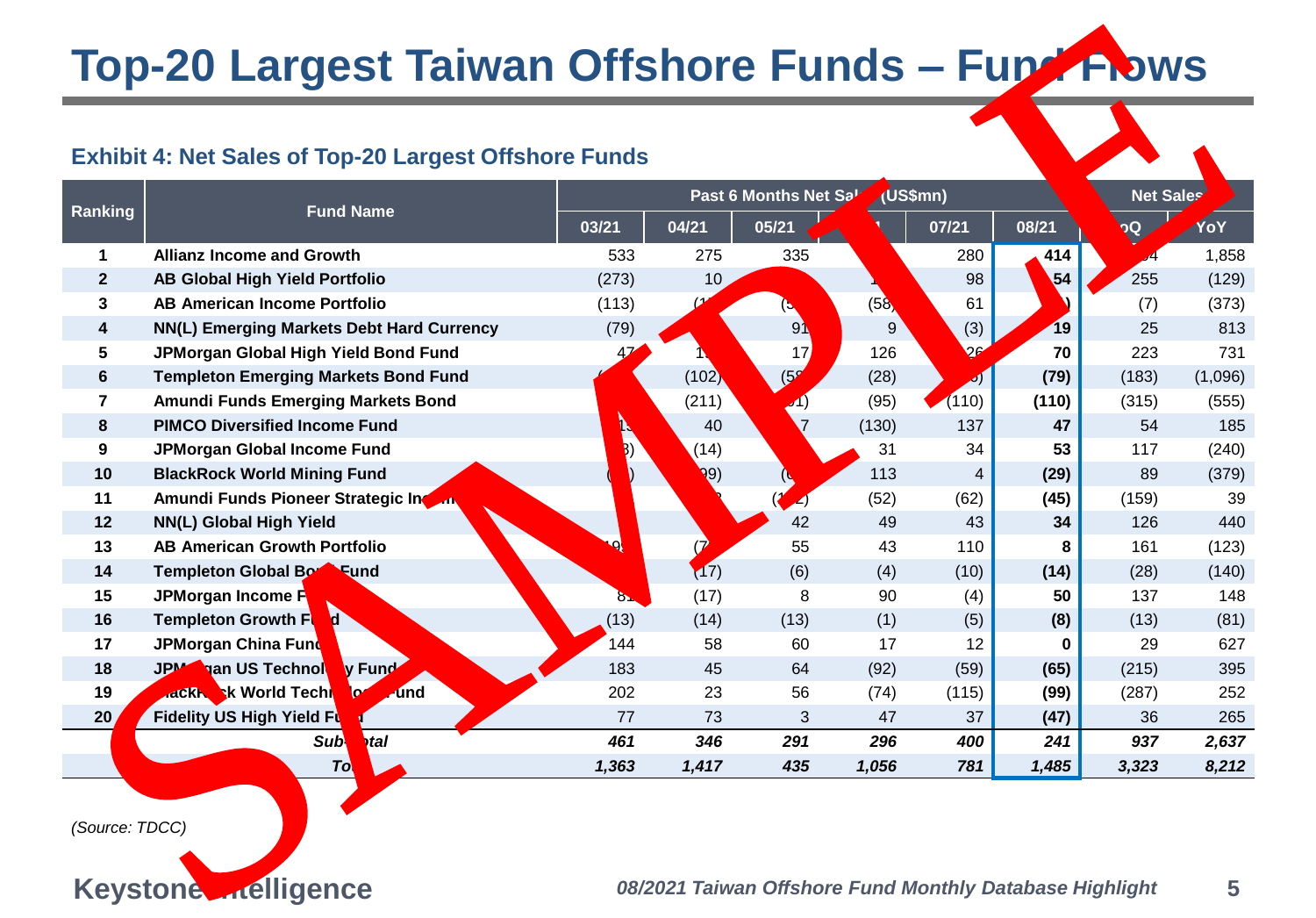# **Top-20 Funds by MoM Domestic AUM Increase**

#### **Exhibit 5: Top-20 Funds Ranked by MoM Domestic AUM Increase**

| <b>Top-20 Funds by MoM Domestic AUM Increase</b>                                                           |                                                                          |                |                 |             |                |                            |            |                 |            |                |                 |
|------------------------------------------------------------------------------------------------------------|--------------------------------------------------------------------------|----------------|-----------------|-------------|----------------|----------------------------|------------|-----------------|------------|----------------|-----------------|
|                                                                                                            | <b>Exhibit 5: Top-20 Funds Ranked by MoM Domestic AUM Increase</b>       |                |                 |             |                |                            |            |                 |            |                |                 |
| Ranking                                                                                                    | <b>Fund Name</b>                                                         |                |                 |             |                | Past 6 Months AUM (US\$mn) |            | <b>AUM Chan</b> |            | % Chan         |                 |
|                                                                                                            |                                                                          | 03/21          | 04/21           | 05/21       | 06/21          |                            | 08/21      | <b>MoM</b>      | ΥοΥ        | <b>MoM</b>     | YoY             |
| $\mathbf 1$                                                                                                | <b>Allianz Income and Growth</b>                                         | 14,177         | 15,136          | 15,423      | 15,722         | 15,884                     | 1,372      | 488             | ,776       | $\sqrt{2/6}$   | 30.0%           |
| $\overline{2}$                                                                                             | Nomura Global Dynamic Bond                                               | $\overline{0}$ | 0               | 0           |                | $\overline{0}$             | 70         | 170             | 170        | 79166.9%       | N/A             |
| 3                                                                                                          | Amundi Funds U.S. Pioneer Fund                                           | 60             | 56              |             | 57             | 58                         |            | 102             | 22         | 176.7%         | 323.2%          |
| 4                                                                                                          | <b>Allianz Europe Equity Growth Select</b>                               | 103            | 148             | <b>14</b>   | 220            | $\sqrt{12}$                |            | 84              | 296        | 26.8%          | 299.0%          |
| 5                                                                                                          | JPMorgan Europe Select Equity Fund                                       | 154<br>564     |                 | 163         | 163            | 240                        | 324<br>828 | 83<br>83        | 263<br>236 | 34.7%<br>11.1% | 433.8%<br>39.9% |
| 6<br>$\overline{7}$                                                                                        | <b>AB Select US Equity Portfolio</b><br><b>Fidelity India Focus Fund</b> | 193            | N               | 669<br>200  |                | 745<br>202                 | 285        | 82              | 102        | 40.6%          | 55.6%           |
| 8                                                                                                          | <b>AB European Income Portfolio</b>                                      | 378            |                 | 52          | 44             | 440                        | 522        | 82              | 165        | 18.6%          | 46.2%           |
| 9                                                                                                          | <b>HSBC Asian High Yield Bond Fund</b>                                   | 204            | 11              |             | 167            | 166                        | 246        | 80              | 130        | 48.4%          | 111.0%          |
| 10                                                                                                         | AB International Health Care Portforo                                    |                | 35              |             | 366            | 407                        | 486        | 80              | 167        | 19.6%          | 52.4%           |
| 11                                                                                                         | <b>AB Mortgage Income Portfolio</b>                                      |                | 14              | 178         | 183            | 143                        | 215        | 72              | 90         | 50.5%          | 71.7%           |
| 12                                                                                                         | <b>BNP Paribas Funds Global Environment</b>                              | 0              |                 |             | $\overline{2}$ | 31                         | 103        | 72              | 103        | 229.7%         | 152516.2%       |
| 13                                                                                                         | <b>Fidelity Funds - Sust</b><br>ble Japan<br><b>Equity Fund</b>          |                | 12 <sub>n</sub> | 124         | 132            | 127                        | 198        | 71              | 112        | 55.6%          | 129.2%          |
| 14                                                                                                         | <b>Allianz Best Styles Glo</b><br><b>PL</b>                              |                | $\pmb{0}$       | $\mathbf 0$ | $\mathbf 0$    | 21                         | 90         | 69              | 90         | 330.8%         | N/A             |
| 15                                                                                                         | JPM organ Global High<br><b>ield Bong</b>                                | 3,194          | 3,423           | 3,444       | 3,592          | 3,599                      | 3,668      | 68              | 889        | 1.9%           | 32.0%           |
| 16                                                                                                         | <b>Asian High Yiel</b><br>Fund                                           |                | 843             | 837         | 798            | 748                        | 815        | 67              | 15         | 9.0%           | 1.9%            |
| 17 <sub>1</sub>                                                                                            | <b>PIMCOL</b> versified Incon<br><b>und</b>                              | 2,057          | 2,123           | 2,149       | 2,029          | 2,175                      | 2,236      | 62              | 285        | 2.8%           | 14.6%           |
| 18                                                                                                         | <b>AB Thematic Research P</b><br>tfolio                                  | 403            | 442             | 455         | 489            | 510                        | 571        | 60              | 389        | 11.8%          | 214.6%          |
| 19 <sup>°</sup>                                                                                            | <mark>el</mark> Income<br><b>Ind</b>                                     | 1,661          | 1,677           | 1,685       | 1,709          | 1,738                      | 1,797      | 59              | (66)       | 3.4%           | $-3.5%$         |
| 20                                                                                                         | eld Bo                                                                   | 303            | 349             | 325         | 358            | 361                        | 412        | 52              | 129        | 14.4%          | 45.8%           |
| (Source: TDCC)<br>ntelligence<br><b>Keyston</b><br>08/2021 Taiwan Offshore Fund Monthly Database Highlight |                                                                          |                |                 |             |                |                            |            |                 | 6          |                |                 |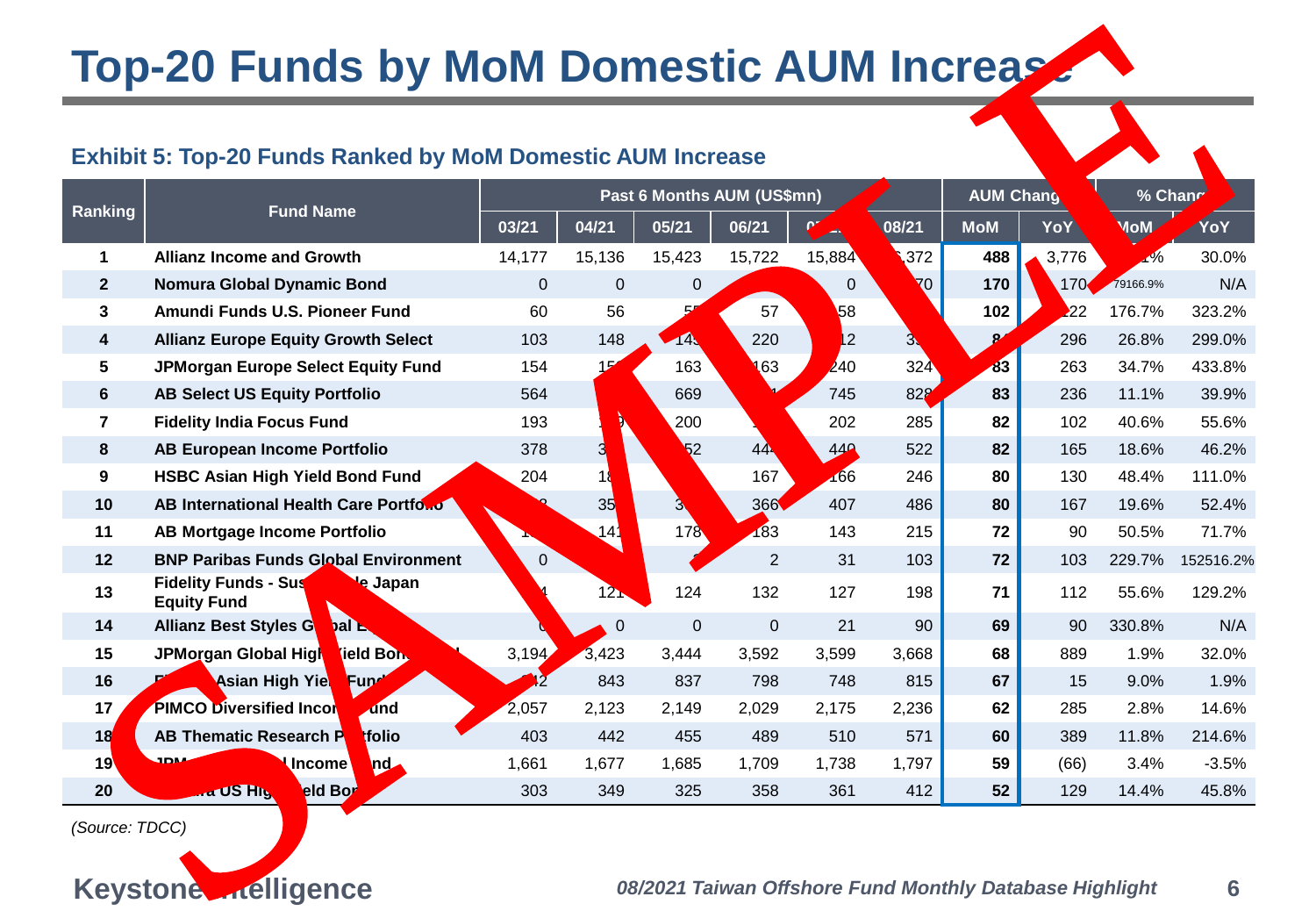## **Top-20 Funds by YoY Domestic AUM Increase**

## **Exhibit 7: Top-20 Funds Ranked by YoY Domestic AUM Increase**

| <b>Top-20 Funds by YoY Domestic AUM Increase</b> |                                                                                    |                 |                   |                 |                |                                                         |                |                |                            |           |         |
|--------------------------------------------------|------------------------------------------------------------------------------------|-----------------|-------------------|-----------------|----------------|---------------------------------------------------------|----------------|----------------|----------------------------|-----------|---------|
|                                                  | <b>Exhibit 7: Top-20 Funds Ranked by YoY Domestic AUM Increase</b>                 |                 |                   |                 |                |                                                         |                |                |                            |           |         |
|                                                  | Past 6 Months AUM (US\$mn)                                                         |                 |                   |                 |                |                                                         |                |                | <b>AUM Chang</b><br>% Chan |           |         |
| Ranking                                          | <b>Fund Name</b>                                                                   | 03/21           | 04/21             | 05/21           | 06/21          | J12                                                     | 08/21          | QoQ            | YoY                        | <b>OO</b> | YoY     |
| 1                                                | <b>Allianz Income and Growth</b>                                                   | 14,177          | 15,136            | 15,423          | 15,722         | 15,884                                                  | 372            | 950            | 776                        | 2%        | 30.0%   |
| $\mathbf{2}$                                     | JPMorgan Global High Yield Bond Fund                                               | 3,194           | 3,423             | 3,444           | AND,           | 599                                                     | $\mathbf{S}^2$ | 224            | 89                         | 6.5%      | 32.0%   |
| 3                                                | <b>Allianz Global Artificial Intelligence</b>                                      | 1,093           | 1,138             | 1,0             | 1,050          | <b>B</b> 1                                              |                | (50)           | $\overline{67}$            | $-5.0%$   | 940.7%  |
| 4                                                | <b>BNP Paribas Funds Energy Transition</b>                                         | 801             | 793               | $\sqrt{2}$      | 856            | $00\,$                                                  |                | 12             | 735                        | 1.5%      | 1313.9% |
| 5                                                | NN(L) Emerging Markets Debt Hard<br><b>Currency</b>                                | 3,823           | 4 P               | 4,188           | Q80            | 3,992                                                   | 4,004          | 64)            | 670                        | $-4.4%$   | 20.1%   |
| 6                                                | <b>JPMorgan US Technology Fund</b>                                                 | 1,019           |                   | 1,156           |                | 1,094                                                   | 1,042          | (112)          | 624                        | $-9.7%$   | 148.8%  |
| $\overline{\mathbf{r}}$                          | <b>JPMorgan China Fund</b>                                                         | 1,049           | Ø.                | ,249            |                | 1,113                                                   | 1,084          | (166)          | 583                        | $-13.2%$  | 116.5%  |
| 8                                                | <b>BlackRock World Technology Fund</b>                                             | 1,042           | $1,$ <sup>1</sup> | $\sqrt{51}$     | 1,16           | 1,064                                                   | 994            | (157)          | 501                        | $-13.7%$  | 101.6%  |
| 9                                                | <b>AB Global High Yield Portfolio</b>                                              | 13,304          | 13,5              |                 | 13,657         | 593                                                     | 13,624         | $\overline{2}$ | 442                        | 0.0%      | 3.3%    |
| 10                                               | NN(L) Global High Yield                                                            | B7              | 1,2               | 1,              | 1,351          | 1,371                                                   | 1,395          | 74             | 427                        | 5.6%      | 44.0%   |
| 11                                               | <b>JPMorgan US Value Fund</b>                                                      |                 | 46                | 54              | $\mathcal{A}0$ | 478                                                     | 495            | (45)           | 425                        | $-8.3%$   | 609.1%  |
| 12                                               | <b>Invesco Global Leisure Fund</b>                                                 | 50 <sub>5</sub> | $\mathbf{A}$      | 410             | 522            | 449                                                     | 478            | 68             | 396                        | 16.5%     | 482.5%  |
| 13                                               | <b>AB Thematic ResearCh Portfolio</b>                                              | 403             |                   | 45 <sub>o</sub> | 489            | 510                                                     | 571            | 115            | 389                        | 25.3%     | 214.6%  |
| 14                                               | <b>Fidelity Global Divide</b>                                                      | <b>13</b>       | 41 <b>b</b>       | 523             | 547            | 579                                                     | 606            | 83             | 244                        | 15.9%     | 67.3%   |
| 15                                               | <b>AB Select US Equity R</b><br>Ъ.                                                 | 5 <sub>l</sub>  | 621               | 669             | 691            | 745                                                     | 828            | 159            | 236                        | 23.7%     | 39.9%   |
| 16                                               | <b>PIMCO StocksPLUSTN</b><br><b>und</b>                                            | 148             | 221               | 282             | 355            | 368                                                     | 379            | 98             | 232                        | 34.7%     | 157.0%  |
| 17                                               | <b>Nos Umbrella Fund</b><br><b>C-Barip</b><br><b>Bar</b><br>High Yield Bond<br>und |                 | 124               | 145             | 169            | 178                                                     | 202            | 57             | 202                        | 39.6%     | N/A     |
| 18 <sub>1</sub>                                  | Schroad Global High Yi                                                             | 414             | 425               | 430             | 444            | 443                                                     | 484            | 53             | 198                        | 12.4%     | 69.6%   |
| 19                                               | <b>T. Rowe Price Global Fod</b><br>sed Growth<br><b>Equity Fund</b>                | 359             | 348               | 345             | 341            | 371                                                     | 373            | 28             | 198                        | 8.2%      | 112.7%  |
| 20 <sup>7</sup>                                  | <b>W</b> Fund<br>Techno                                                            | 297             | 317               | 313             | 312            | 262                                                     | 259            | (54)           | 193                        | $-17.2%$  | 289.6%  |
| (Source: TDCC)                                   |                                                                                    |                 |                   |                 |                | 08/2021 Taiwan Offshore Fund Monthly Database Highlight |                |                |                            |           |         |
| <b>Keyston</b>                                   | <b>ntelligence</b>                                                                 |                 |                   |                 |                |                                                         |                |                |                            |           | 7       |

**Keyston Intelligence** *08/2021 Taiwan Offshore Fund Monthly Database Highlight* 7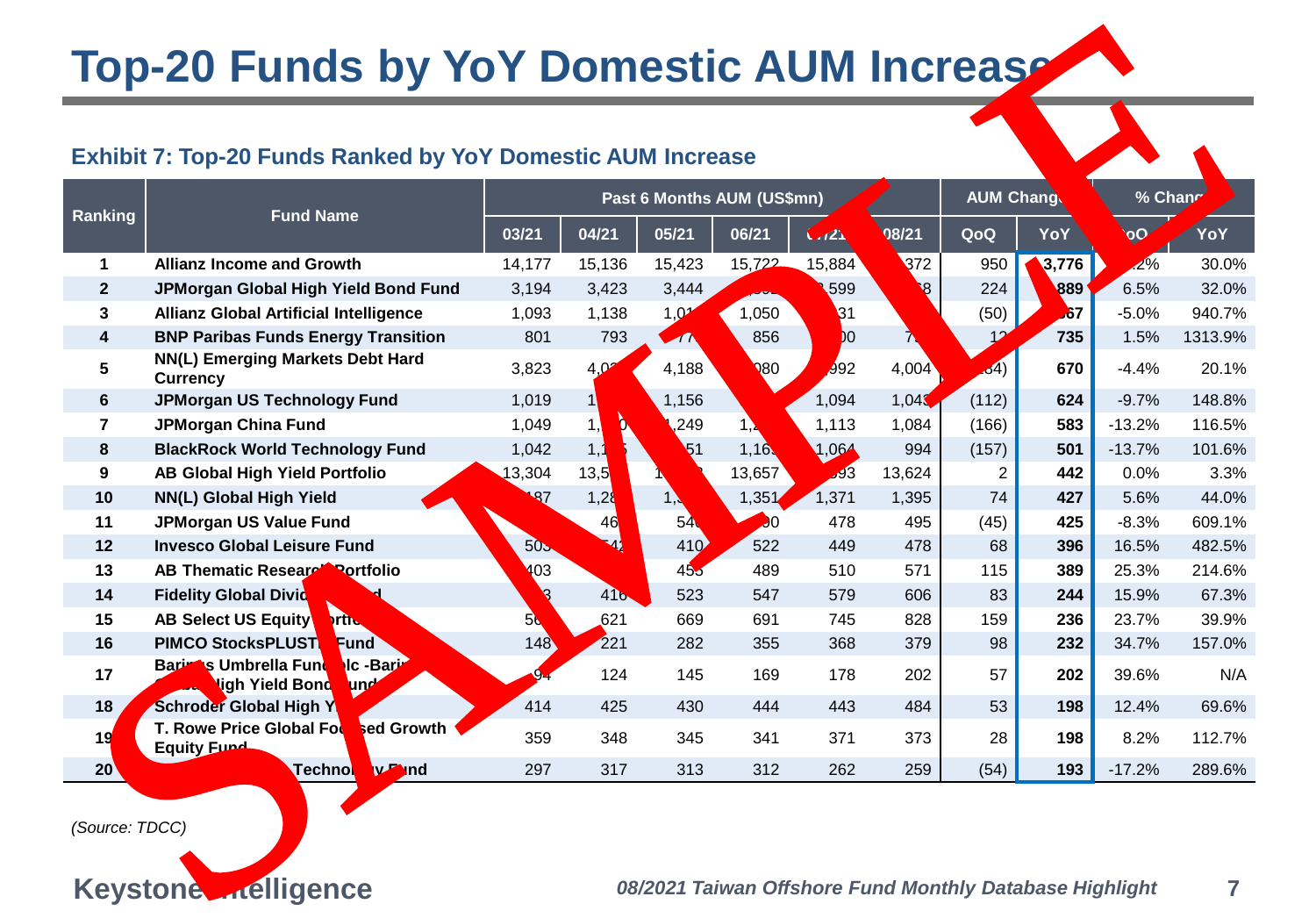# **Top-20 Funds Ranked by MoM Net Fund Inflows**

## **Exhibit 9: Top-20 Funds Ranked by MoM Net Fund Inflows**

| <b>Top-20 Funds Ranked by MoM Net Fund Inflows</b> |                                                                               |                |                          |                           |                |                |                  |                                                         |           |  |  |
|----------------------------------------------------|-------------------------------------------------------------------------------|----------------|--------------------------|---------------------------|----------------|----------------|------------------|---------------------------------------------------------|-----------|--|--|
|                                                    | <b>Exhibit 9: Top-20 Funds Ranked by MoM Net Fund Inflows</b>                 |                |                          |                           |                |                |                  |                                                         |           |  |  |
| Ranking                                            | <b>Fund Name</b>                                                              |                |                          | Past 6 Months Net Sales " |                | <i>s</i> mn)   |                  | : Sales (US\$ <mark>r</mark>                            |           |  |  |
|                                                    |                                                                               | 03/21          | 04/21                    | 05/21                     |                | 07/21          | 08/21            | าร                                                      | 1Y        |  |  |
| $\mathbf 1$                                        | <b>Allianz Income and Growth</b>                                              | 533            | 275                      | 335                       | 2 <sub>b</sub> | 280            | 414 <sub>1</sub> |                                                         | 1,858     |  |  |
| 2 <sup>2</sup>                                     | Nomura Funds Ireland-Global Dynamic Bond                                      | $\Omega$       | 0                        |                           | $\mathbf{0}$   | $\overline{0}$ | 169              | 170                                                     | 170       |  |  |
| 3                                                  | Amundi Funds U.S. Pioneer Fund                                                | 11             | (7)                      | (2)                       | $\overline{2}$ | 0              | 100              | 102                                                     | 110       |  |  |
| 4                                                  | <b>AB European Income Portfolio</b>                                           | 79             | $\overline{\phantom{a}}$ | 72                        | (8)            |                |                  | 68                                                      | 152       |  |  |
| 5                                                  | JPMorgan Europe Select Equity Fund                                            | 18             | (3)                      | (3)                       | $\mathbf 1$    |                | 78<br>77         | 152                                                     | 226       |  |  |
| 6<br>7                                             | <b>HSBC Asian High Yield Bond Fund</b><br><b>AB Mortgage Income Portfolio</b> | (1)            | (26)                     |                           | (15)<br>6      | 59)            | 72               | 66<br>40                                                | 130<br>85 |  |  |
| 8                                                  | <b>BNP Paribas Funds Global Environment</b>                                   |                | 6<br>$\mathbf{0}$        |                           | (0)            | 29             | 70               | 99                                                      | 101       |  |  |
| 9                                                  | AB International Health Care Portfolio                                        |                |                          | (4)                       | 5)             | 26             | 70               | 90                                                      | 87        |  |  |
| 10                                                 | JPMorgan Global High Yield Bond Fun                                           | 47             |                          | 17                        | 126            | 26             | 70               | 223                                                     | 731       |  |  |
| 11                                                 | <b>Allianz Best Styles Global Equity</b>                                      | $\Omega$       |                          |                           | 0              | 21             | 67               | 88                                                      | 88        |  |  |
| 12                                                 | <b>Allianz Europe Equity Growth Select</b>                                    | <b>PP</b>      | 39 <sup>2</sup>          | (5)                       | 69             | 80             | 67               | 215                                                     | 230       |  |  |
| 13                                                 | Fidelity Funds - Sustainable Japan Equity Fun                                 |                |                          | 1                         | 1              | (3)            | 65               | 63                                                      | 88        |  |  |
| 14                                                 | <b>Capital Group Global</b><br><b>h</b> Income<br><b>Opportunities</b>        | (1)            | (0)                      | (0)                       | (0)            | (40)           | 45               | 5                                                       | 36        |  |  |
| 15                                                 | Schroder QEP Global<br>T.                                                     | 6              | 14                       | 9                         | (3)            | (12)           | 43               | 28                                                      | 80        |  |  |
| 16                                                 | <b>Fidelity US Dollar Cash</b><br>und                                         | $\mathbf{2}$   | (9)                      | $\mathbf{0}$              | $\overline{7}$ | (3)            | 42               | 46                                                      | 29        |  |  |
| 17                                                 | ux) Income Alloc<br>M&C<br>ion Fur                                            | $\overline{2}$ | 8                        | 10                        | 13             | 22             | 41               | 76                                                      | 95        |  |  |
| 18                                                 | worgan tanley US Grow<br>$\blacktriangledown$<br><b>Ad</b>                    | (21)           | (6)                      | (1)                       | (96)           | (63)           | 40               | (119)                                                   | 114       |  |  |
| 19/                                                | <b>Schroder Global High Yie</b>                                               | 19             | $\overline{7}$           | 4                         | 10             |                | 39               | 51                                                      | 170       |  |  |
| 20 <sub>l</sub>                                    | <b>Schroder ISF Global Susta</b><br>able Growth                               | 0              | 0                        | 0                         | $\overline{c}$ | 39             | 39               | 80                                                      | 80        |  |  |
| (Source: TDCC)<br><b>Keyston</b>                   | ntelligence                                                                   |                |                          |                           |                |                |                  | 08/2021 Taiwan Offshore Fund Monthly Database Highlight | 8         |  |  |

**Keyston Intelligence** *08/2021 Taiwan Offshore Fund Monthly Database Highlight* 8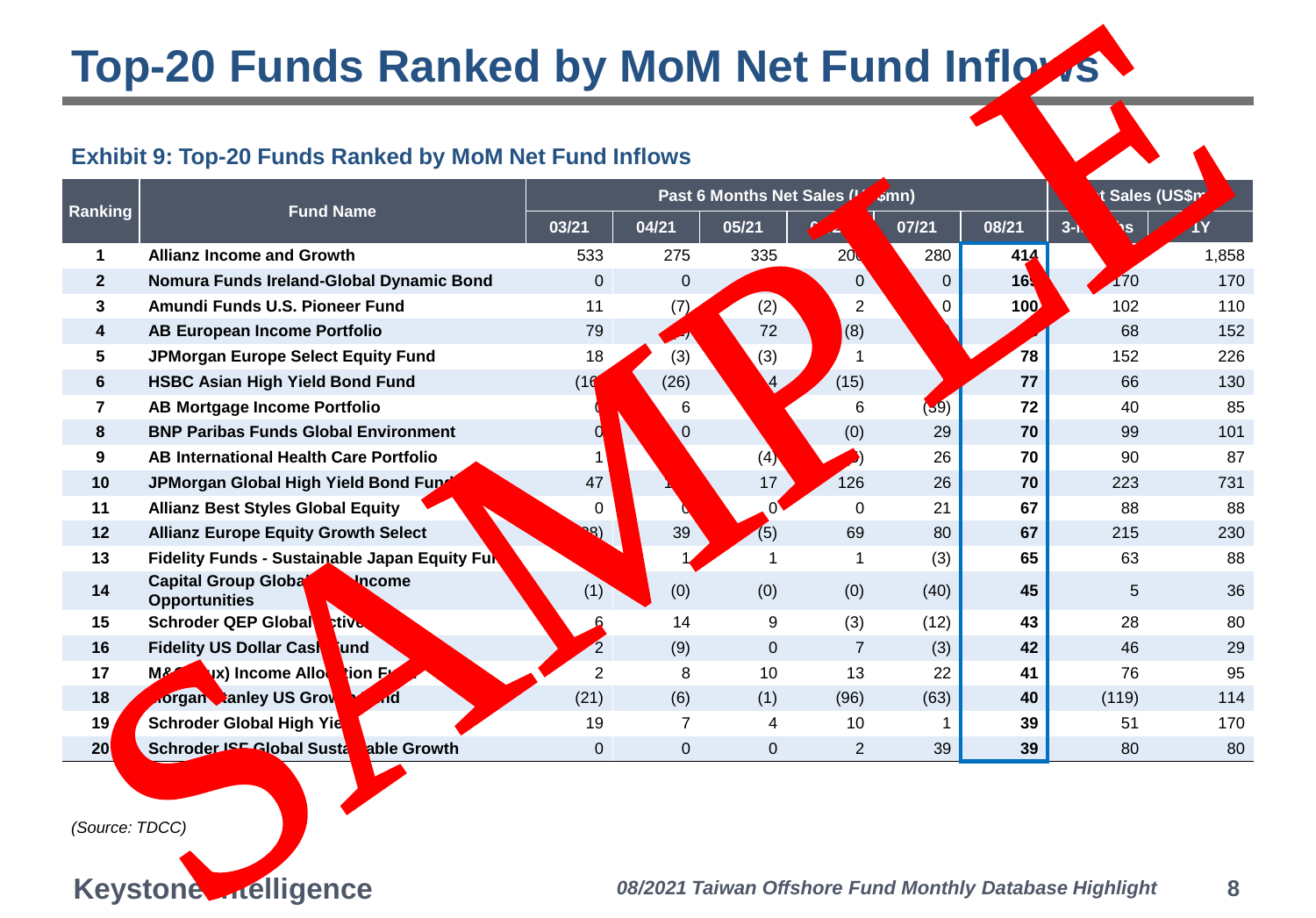# **Top-20 Funds Ranked by MoM Net Fund Outflows**

## **Exhibit 10: Top-20 Funds Ranked by MoM Net Fund Outflows**

| <b>Top-20 Funds Ranked by MoM Net Fund Outflows</b> |                                                                                                |       |                   |                         |              |         |       |                                                         |                 |  |  |
|-----------------------------------------------------|------------------------------------------------------------------------------------------------|-------|-------------------|-------------------------|--------------|---------|-------|---------------------------------------------------------|-----------------|--|--|
|                                                     | <b>Exhibit 10: Top-20 Funds Ranked by MoM Net Fund Outflows</b>                                |       |                   |                         |              |         |       |                                                         |                 |  |  |
| Ranking                                             | <b>Fund Name</b>                                                                               |       |                   | Past 6 Months Net Sales |              | /S\$mn) |       | et Sales (US\$                                          |                 |  |  |
|                                                     |                                                                                                | 03/21 | 04/21             | 05/21                   |              | 07/21   | 08/21 | ths                                                     | $\overline{1}Y$ |  |  |
| $\mathbf 1$                                         | T. Rowe Price US Large Cap Growth Equity Fund                                                  | 4     | 5                 | (3)                     |              | (119)   | (133) |                                                         | (245)           |  |  |
| $\mathbf{2}$                                        | <b>Amundi Funds Emerging Markets Bond</b>                                                      | (55)  | (211)             |                         | (95)         | (110)   | (110) | (315)                                                   | (555)           |  |  |
| 3                                                   | <b>Morgan Stanley Global Opportunity Fund</b>                                                  | (24)  | 30                | (41)                    | 41           | (12)    | (10)  | (70)                                                    | (242)           |  |  |
| 4                                                   | <b>BlackRock World Technology Fund</b>                                                         | 202   |                   | 56                      | (74)         |         |       | (287)                                                   | 252             |  |  |
| 5                                                   | <b>Fidelity Japan Advantage Fund</b>                                                           | 47    | (0)               | (3)                     | 61           |         | (90)  | (34)                                                    | 19              |  |  |
| 6                                                   | <b>Allianz Global Artificial Intelligence</b>                                                  |       | (38)              | $\Omega$                | (35)         |         | (89)  | (114)                                                   | 683             |  |  |
| $\overline{7}$                                      | <b>Templeton Emerging Markets Bond Fund</b><br><b>JPMorgan Emerging Markets Local Currency</b> | (10)  | (102)             |                         | (28)         | (76)    | (79)  | (183)                                                   | (1,096)         |  |  |
| 8                                                   | <b>Debt</b>                                                                                    |       | $\sqrt{11}$       |                         | 22           | 3       | (69)  | (43)                                                    | 9               |  |  |
| 9                                                   | JPMorgan US Technology Fund                                                                    | 183   |                   | 64                      | (92)         | (59)    | (65)  | (215)                                                   | 395             |  |  |
| 10                                                  | <b>AB Global Core Equity Portfolio</b>                                                         | (5)   |                   | 74                      | 77           | (181)   | (63)  | (167)                                                   | (84)            |  |  |
| 11                                                  | <b>Fidelity Emerging Markets Fund</b>                                                          | (83)  | $3\sqrt{ }$       | 19                      | (24)         | 4       | (58)  | (78)                                                    | (106)           |  |  |
| 12                                                  | Morgan Stanley Global Convertible Bond Fu.                                                     |       | $\vert 9 \rangle$ | (31)                    | 35           | 10      | (55)  | (10)                                                    | 66              |  |  |
| 13                                                  | Fidelity US High Yield Sund                                                                    |       | 73                | 3                       | 47           | 37      | (47)  | 36                                                      | 265             |  |  |
| 14                                                  | <b>Fidelity European Sm.</b><br>mpanies Fund                                                   | (10)  | 14                | $\overline{4}$          | 12           | (4)     | (21)  | (13)                                                    | (24)            |  |  |
| 15                                                  | Eurizon Bond High Yie                                                                          | 0     | $\overline{2}$    | (2)                     | $\Omega$     |         | (20)  | (20)                                                    | (28)            |  |  |
| 16                                                  | JPMorgan India Fund                                                                            | (7)   | (3)               | (22)                    | (14)         | (10)    | (20)  | (44)                                                    | (135)           |  |  |
| 17                                                  | <b>U.S. High Yield L</b><br>nd Fur<br><b>PIM</b>                                               | 40    | (0)               | (31)                    | (13)         | (27)    | (19)  | (60)                                                    | (33)            |  |  |
| 18                                                  | <b>JPMOL, A Asia Growth F</b>                                                                  | 20    | 6                 | $\mathbf{1}$            | $\mathbf{1}$ | (66)    | (19)  | (84)                                                    | 43              |  |  |
| 19/                                                 | <b>AB International Technol</b><br><b>V</b> Portfolio                                          | (21)  | 3                 | 9                       | 13           | (36)    | (19)  | (42)                                                    | 51              |  |  |
| 20                                                  | <b>Franklin Technology Fund</b>                                                                | 49    | 9                 | 11                      | (17)         | (14)    | (19)  | (50)                                                    | 38              |  |  |
| (Source: TDCC)<br><b>Keyston</b>                    | ntelligence                                                                                    |       |                   |                         |              |         |       | 08/2021 Taiwan Offshore Fund Monthly Database Highlight | 9               |  |  |
|                                                     |                                                                                                |       |                   |                         |              |         |       |                                                         |                 |  |  |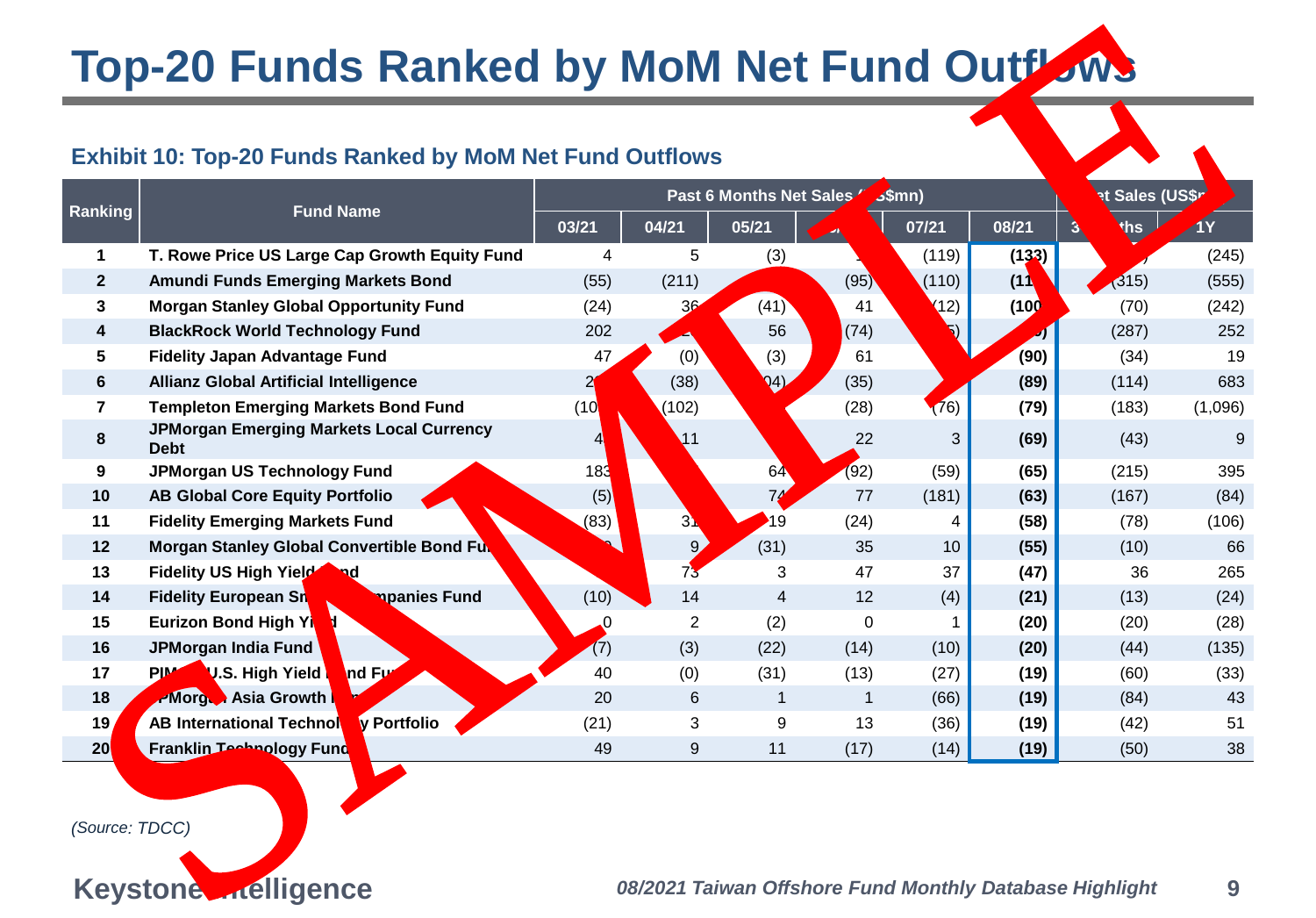## **Key Player Analysis – Top-3 Funds**

## **Exhibit 11: Top-3 Funds in Each Key Player (08/2021 in US\$mn)**

|                                     |                                                                           |            |                            | <b>Key Player Analysis - Top-3 Funds</b>                            |            |                                         |                                                          |            |         |
|-------------------------------------|---------------------------------------------------------------------------|------------|----------------------------|---------------------------------------------------------------------|------------|-----------------------------------------|----------------------------------------------------------|------------|---------|
|                                     | Exhibit 11: Top-3 Funds in Each Key Player (08/2021 in US\$mn)            |            |                            |                                                                     |            |                                         |                                                          |            |         |
| <b>Series Fund</b>                  | 1st                                                                       | <b>AUM</b> | MoM%                       | 2nd                                                                 | <b>AUM</b> | M<br>$\frac{\partial}{\partial \theta}$ | 3rd                                                      | <b>AUM</b> | $\chi$  |
| AB                                  | AB Global High Yield Portfolio                                            | 13,624     | 0.2%                       | <b>AB American Income Portfolio</b>                                 | 4,84       | <b>R%</b>                               | <b>AB American Growth Porth</b>                          | 1,18       | 3.5%    |
| <b>Allianz</b>                      | <b>Allianz Income and Growth</b>                                          | 16,372     | 3.1%                       | Allianz Global Artificial Intelligence                              | 959        |                                         | <b>Allianz Europe Equity Growth</b><br><b>Select</b>     | 596        | 26.8%   |
| <b>JPMorgan</b>                     | JPMorgan Global High Yield Bond<br>Fund                                   | 3,668      | 1.9%                       | JPMorgan Global Income Fund                                         |            | $3\sqrt{ }$                             | <b>NPMorgan Income F</b><br>hd                           | 1,120      | 4.6%    |
| <b>Franklin</b><br><b>Templeton</b> | <b>Templeton Emerging Markets Bond</b><br><b>Fund</b>                     | 2,717      | $-2.0%$                    | Templeton Global Bor<br>und                                         | 1, 1       | $-0.8%$                                 | pleton Growth<br>۸đ                                      | 1,115      | $-0.4%$ |
| <b>Fidelity</b>                     | <b>Fidelity US High Yield Fund</b>                                        | 981        | $-4.0%$                    | <b>Fidelity Asian High Yie</b>                                      | 81         | 9.0%                                    | Emerci<br><b>Markets Fund</b>                            | 804        | $-5.4%$ |
| <b>BlackRock</b>                    | <b>BlackRock World Mining Fund</b>                                        | 1,731      | $-7.5%$                    | <b>BlackRock</b><br>Technology Fu                                   |            | $-6.6%$                                 | <b>BIA</b><br>obal Allocation<br>Fund                    | 857        | 2.1%    |
| <b>NN</b>                           | NN(L) Emerging Markets Debt<br><b>Hard Currency</b>                       | 4,004      | 0.3%                       | NN(L) G<br>ıh Yield                                                 | ,395       | 1.8%                                    | NM <sub>L</sub> Corporate US Credit                      | 415        | $-1.5%$ |
| <b>Amundi</b>                       | <b>Amundi Funds Emerging</b><br><b>Markets Bond</b>                       | 2,699      | $-3.7%$                    | Amundi Ful<br>Strategic<br>Income                                   | 18         | $-3.4%$                                 | Amundi Funds Pioneer U.S. High<br><b>Yield Bond</b>      | 371        | $-3.8%$ |
| <b>Schroders</b>                    | <b>Schroder Emerging Asia</b>                                             | 561        | $-0.6%$                    | Yield<br>Schroder<br>oba.                                           |            | 9.3%                                    | <b>Schroder Asia Opportunities</b>                       | 446        | 1.8%    |
| <b>PIMCO</b>                        | <b>PIMCO Diversified Income Fund</b>                                      | 2,22       | $\mathcal{L}_{\mathbf{G}}$ | <b>PIMCO Emerg</b><br><b>Market</b><br>Fund                         |            | 5.8%                                    | <b>PIMCO Global Bond Fund</b>                            | 487        | $-0.1%$ |
| <b>Morgan</b><br><b>Stanley</b>     | <b>Morgan Stanley Global</b><br><b>Opportunity Fund</b>                   | 808        |                            | lobal Bran<br>an Stanle <mark>l</mark>                              | 666        | 2.4%                                    | Morgan Stanley US Growth Fund                            | 493        | 10.7%   |
| <b>Baring</b>                       | <b>Barings Global Senior Secured</b><br><b>Bond Fund</b>                  | 498        | %                          | Ba.<br><b>Europe</b><br>$\sqrt{d}$                                  | 453        | 2.3%                                    | <b>Baring Global Resources Fund</b>                      | 245        | $-1.2%$ |
| <b>UBS</b>                          | <b>UBS (Lux) Equity Fund</b><br><b>Ab</b> ina<br><b>Opportunity (USD)</b> | 404        | $-4.8$                     | UBS (Lux)<br>CAV - USA Growth<br>(USD)                              | 245        | 3.8%                                    | UBS (Lux) Money Market Fund -<br><b>USD</b>              | 228        | $-0.5%$ |
| <b>Eastspring</b>                   | M&G (Lux) Optimal Inco                                                    | 594        | 0.5%                       | stspring US High Yield Bond Fund                                    | 423        | $-1.3%$                                 | <b>Eastspring Asian Bond Fund</b>                        | 103        | 34.0%   |
| <b>Neuberger</b><br><b>Berman</b>   | Neuberger Berman High<br>eld<br><b>Bond Fund</b>                          |            | 0.8%                       | ng Market Debt - Local<br>cy Fund<br>C)                             | 392        | $-3.5%$                                 | <b>Neuberger Berman US Real</b><br><b>Estate</b>         | 171        | 9.2%    |
| <b>BNPP</b>                         | <b>Paribas Funds Enerd</b><br>tion                                        | 75.        |                            | <b>BNP Paribas Funds Russia Equity</b>                              | 147        | $-2.5%$                                 | <b>BNP Paribas Funds Global Low</b><br><b>Vol Equity</b> | 112        | 49.4%   |
| <b>Ninety</b><br>he                 | <b>The Global Strategi</b><br>Nine.<br><b>Equity Fund</b>                 | 524        | 2.5%                       | Ninety One Global Franchise Fund                                    | 209        | $-4.2%$                                 | Ninety One Global Energy Fund                            | 206        | $-0.4%$ |
| <b>Inves</b>                        | <b>Invesco Global Leisure R</b><br><b>d</b>                               | 478        | $6.4\%$                    | <b>Invesco Continental European Small</b><br><b>Cap Equity Fund</b> | 162        | 3.5%                                    | <b>Invesco PRC Equity Fund</b>                           | 140        | 0.1%    |
| <b>Abero</b><br><b>Standard</b>     | Equity Ful                                                                | 569        | 2.0%                       | Aberdeen Emerging Markets Bond<br><b>Fund</b>                       | 139        | $-1.5%$                                 | Aberdeen Indian Bond Fund                                | 69         | 1.1%    |
| (Source: TDCC)<br><b>Keyston</b>    | ntelligence                                                               |            |                            |                                                                     |            |                                         | 08/2021 Taiwan Offshore Fund Monthly Database Highlight  |            | 10      |
|                                     |                                                                           |            |                            |                                                                     |            |                                         |                                                          |            |         |